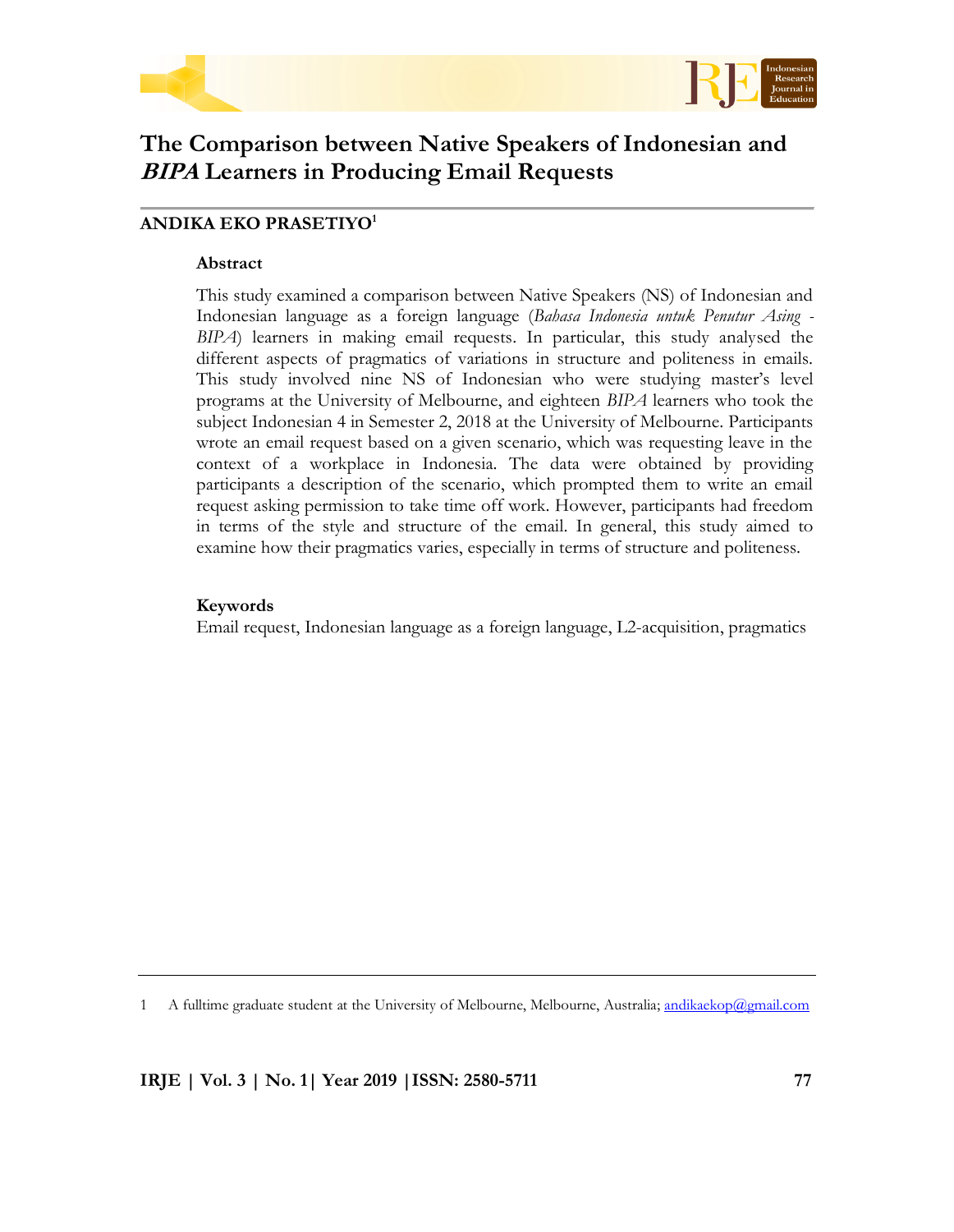

#### **Introduction**

Email is the most commonly used medium of communication in the workplace. Email is usually used to notify others of important work-related information either between superiors and employees or among colleagues. However, for Non-Native Speakers (NNS) in contexts of intercultural communication, producing emails is quite challenging. Linguistic and cultural differences, such as the required levels and markers of politeness, are sometimes matters that need to be considered when working in multicultural workplaces. For example, in terms of structure, emails written in Indonesian and English contexts differ significantly. Furthermore, regarding politeness, people in Indonesia and Australia follow different rules in using forms of address both in speaking and in writing, including email. For example, in Indonesia it is typical to use the forms of address *"Bapak/Pak"* for men and *"Ibu/Bu"* for women who have a higher age and/or social status or who are of equal status but situated in a formal context such as the workplace. However, in Australia, it is very common for colleagues to simply call each other directly by the given name. Romero, Holmes, Thy, and Steinberg (2016) state that in the workplace in the Australian context, social distance has a weaker effect because hierarchy is less prominent. Thus, it is very important for those working in multicultural environments to develop knowledge of pragmatics in email writing.

To date, many researchers have discussed topics related to pragmatics in email. These studies have varied in focus, such as the teaching of producing email requests (Economidou-Kogetsidis, 2015; Nguyen, et al., 2015), the development of learners" pragmatics in email writing (Alcón-Soler, 2017; Chen, 2015), analysis of email writing errors of NNS (Burgucu-Tazegul, Han, & Engin, 2016; Economidou-Kogetsidis, 2011), analysis of politeness in email writing (Alcón-Soler, 2013; Biesenbach-Lucas, 2007; Kim & Lee, 2017; Savić, 2018), analysis of structure and politeness in email (Paramasivam & Subramaniam, 2018), and the effects of study abroad experiences on email writing (Alcón-Soler, 2015). In general, most of the studies on pragmatics in email writing are the ones that focus on analysis of interlanguage pragmatics. However, few studies have analyzed a comparison between NS and NNS in producing emails.

Several studies that developed comparisons between NS and NNS in producing emails have had limited focuses, such as politeness level analysis (Alcón-Soler, 2013) or the influence of hierarchical systems on politeness levels (Zhu, 2017), email structure analysis (Deveci & Hmida, 2017) and comparison between email writing in elicited and spontaneous situations (Chen, Yang, & Qian, 2015; Franch & Lorenzo-Dus, 2008). Regarding the level of politeness, Alcón-Soler (2013) conducted a study of comparing 145 email requests written by British English Speakers with 150 email requests written by international students. The analysis in this study focuses on the use of mitigation in writing email requests due to the existence of social distance. The results of this study indicate that NS are better at using their pragmalinguistic knowledge than international students. This is in line with the study by Economidou-Kogetsidis (2011) who found that pragmatic failures produced by NNS were caused by inadequate politeness due to their lack of pragmalinguistic knowledge. However, as far as pragmatic failures relating to forms of address, a study by Alcón-Soler (2013) found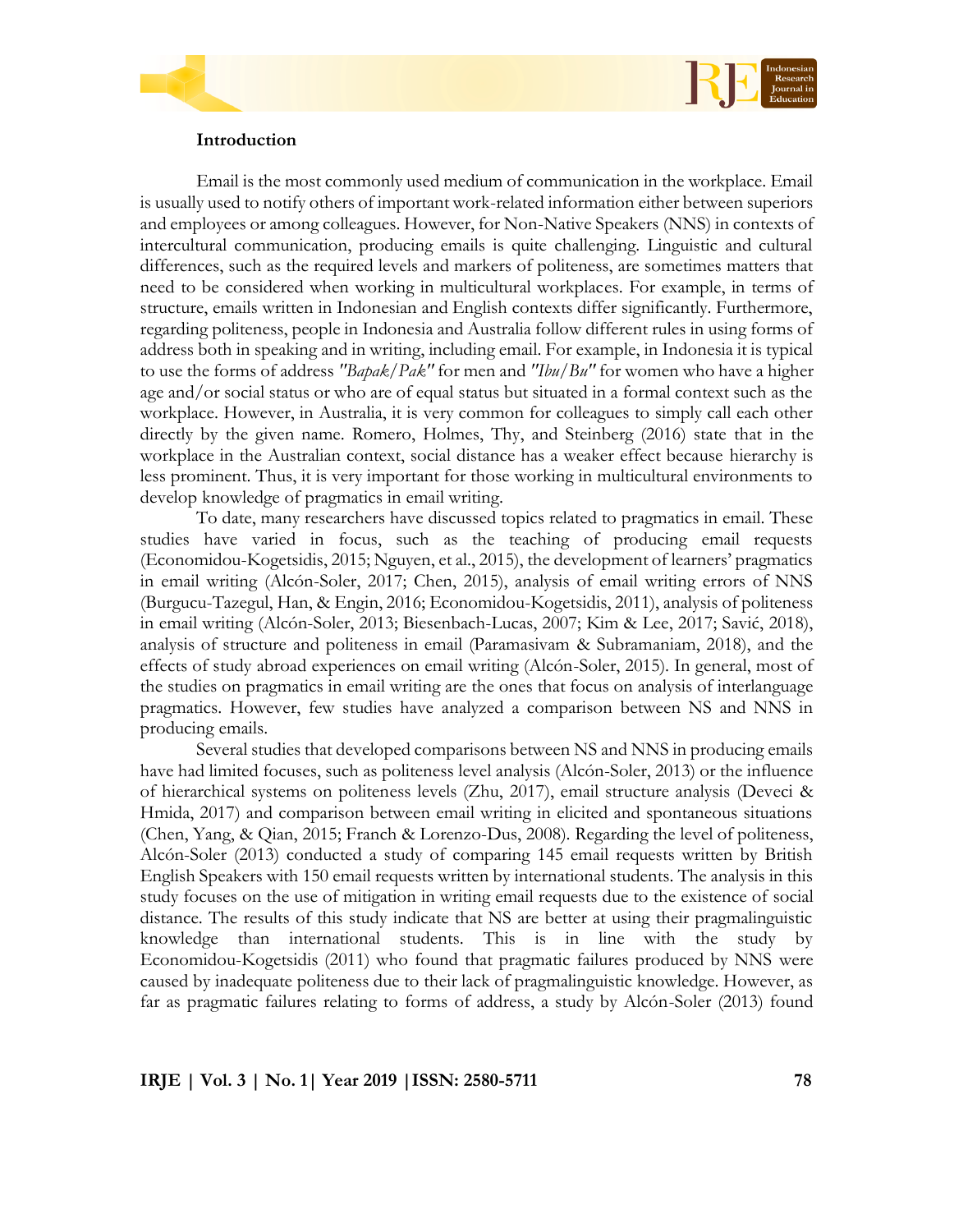



varied results amongst both British English Speakers and international students. Similar to the study by Alcón-Soler (2013), Biesenbach-Lucas (2005) conducted a study comparing email writing by American NS of English and international students. The results showed that the strategies used by the NS in writing emails seemed to show greater initiative compared to the international students. The comparative studies above examining NS and international students illustrate that in general, the socio-pragmatic abilities of NS tend to be better than international students. Deveci and Hmida (2017) conducted a study comparing NS of English and Arabic learners of English in producing email requests addressed to a professor. The focus of their study was to find out what differences exist between NS and NNS in terms of use of structure and pragmatic strategies in writing email requests. The results of this study indicated that except for the expression of gratitude, overall the emails written by NNS did not meet satisfy criteria for good structure and were considered having failed in this regard. The results of the Deveci and Hmida (2017) study support another study by Burgucu-Tazegul, Han, and Engin (2016) who found that the structure of emails written by NNS showed greater directness due to inappropriate greetings and closing statements. Thus, it can be concluded that in general, email structures generated by NS tend to be more pragmatically appropriate compared to those written by NNS.

From the literature review above, it is evident that most studies which analyse comparisons of emails written by NS and NNS usually focus on English as the target language. However, there are also comparative pragmatics studies written in other languages, such as Russian (Krulatz, 2012), Spanish (Bou-Franch, 2011) and Slovenian (Orthaber, 2017). On the other hand, there is no existing research comparatively examining email writing in Indonesian by NS and NNS of Indonesian in Indonesian settings. However, that is not to say that there is no research on Indonesian pragmatics at all. Studies investigating Indonesian pragmatics have been done by scholars, but are still limited (e.g., Ariputra, Rohmadi, & Sumarwati, 2018; Hassall, 1999, 2001, 2003, 2004, 2013, 2015; Primantari & Wijana, 2016; Suharsono, 2015). Research comparing speech acts involving requests by NS of Indonesian and Australian learners of Indonesian has been conducted by Hassal (2013). He found that Australian learners of Indonesian used the "Want" statement more often in producing requests. In addition, learners from Australia were also found to have reduced L1 transfer problems in line with their improvement in their target language proficiency.

Similar to the study by Hassal (2013), Primantari and Wijana (2017) conducted an analysis comparing NS of Indonesian and *BIPA* learners from Korea in producing speech acts in Indonesian. They found that the lack of pragmatics in the speech acts produced by NNS was due to the weakness of their language proficiency. In addition, cultural differences and frequent exposure to informal Indonesian were also non-linguistic factors that influenced *BIPA* learners' pragmatics in producing speech acts. Therefore, given the limited available research on pragmatics in Indonesian, I was drawn to research speech acts in Indonesian pragmatics. However, the focus in this study was on request emails produced by NS of Indonesian and *BIPA* learners. An analysis of email requests was chosen because email has become a regular tool for communication in the modern age, especially in the education or workplace setting. In addition, this study also provided an overview about the aspects of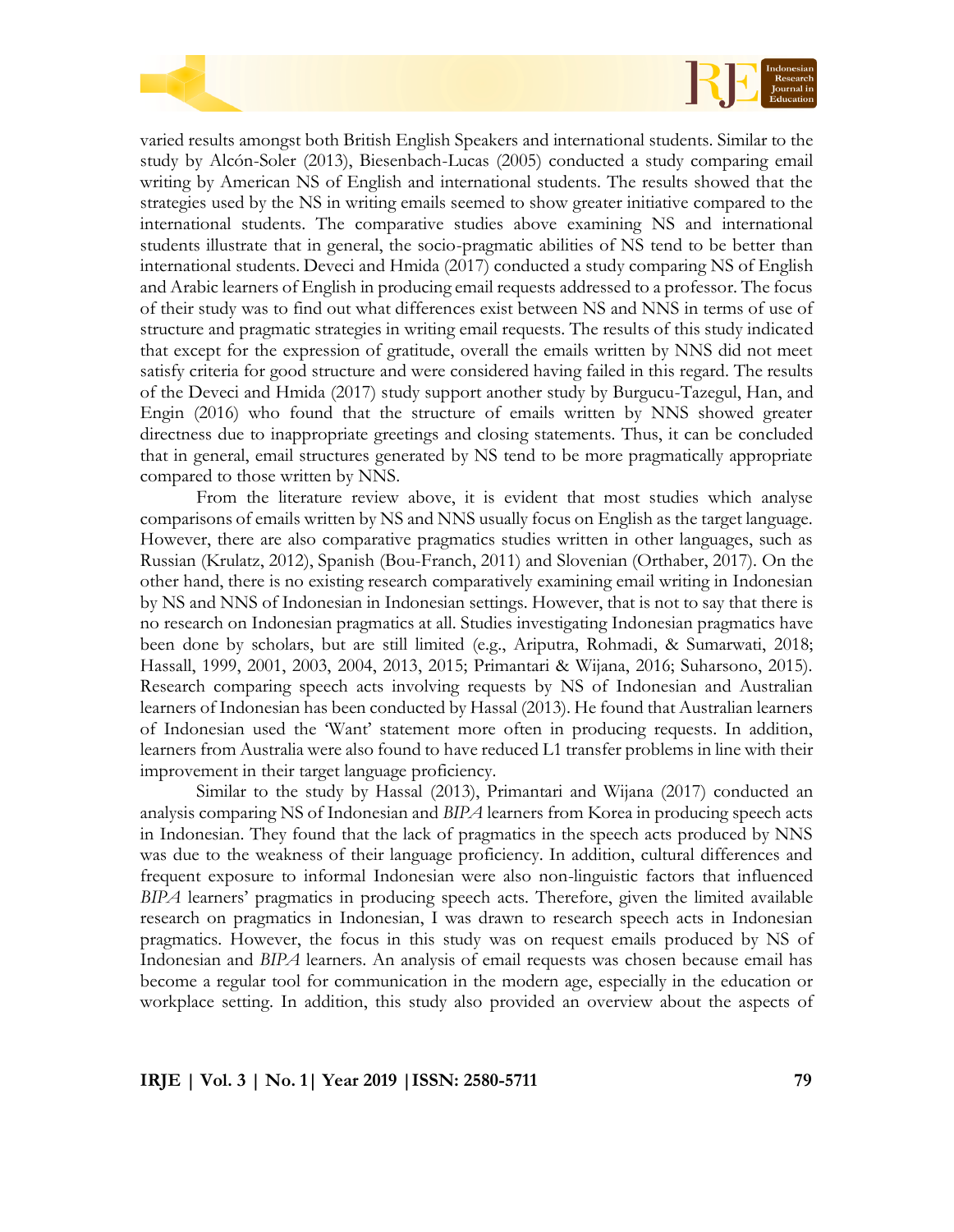



structure and culture that which can inform effective email writing in Indonesian. Finally, this research mirrored the research by Hassal (2003) which focuses on comparing NS and *BIPA* learners' requests in Indonesian. However, in this study I used an email request addressed to someone of a higher status in the workplace hierarchy as the focus of this study. To fulfill the objective of this study, I developed two research questions as follows:

- 1. How does the usage of structure differ between NS and *BIPA* learners in writing an email request in an Indonesian context?
- 2. How does politeness differ between NS and *BIPA* learners in writing an email request in an Indonesian context?

# **Methodology**

## **Participants**

A total of eighteen students of *BIPA* learners in *Indonesian 4* subject, and nine NS who were master students at the University of Melbourne involved in this study. Regarding the proficiency of the *BIPA* learners, the *Indonesian 4* class is considered as intermediate level. Most of the students have studied Indonesian at high school. Moreover, to enter the *Indonesian 4* subject students must first take a placement test. Furthermore, when filling out the questionnaire, most of the students in the *Indonesian 4* claimed that they have received instructions in writing emails in Indonesian class. Meanwhile, the NS of Indonesian were master students studying various majors. In general, the NS all had some measure of work experience, so they were familiar with email writing in the context of Indonesian workplaces.

## **Data collection**

The scenario used for eliciting the writing on an email in this study was adapted from a similar task in an assignment in the IPC subject at the University of Melbourne. Participants were asked to write an email requesting to take leave in an Indonesian workplace setting. The following are the writing instructions given to the participants:

## **Write a request email for the following scenario:**

*You are working in one of the companies in Jakarta, Indonesia. It's Thursday afternoon. You just found out that your cousin, who lives in Paris, will be in Jakarta on Monday and Tuesday. You* grew up with your cousin and haven't seen her in years, and you would really like to take Monday and Tuesday off to spend time with her. You need to ask your team leader, Michael Ewing, for time *off.*

Furthermore, each participant was given a demographic questionnaire to collect data about gender, native language, and experience of instruction in email writing, and the length of time studying Indonesian. The collection of data relating to the *BIPA* learners was conducted prior to commencing normal learning activities in the *Indonesian 4* class. They wrote an email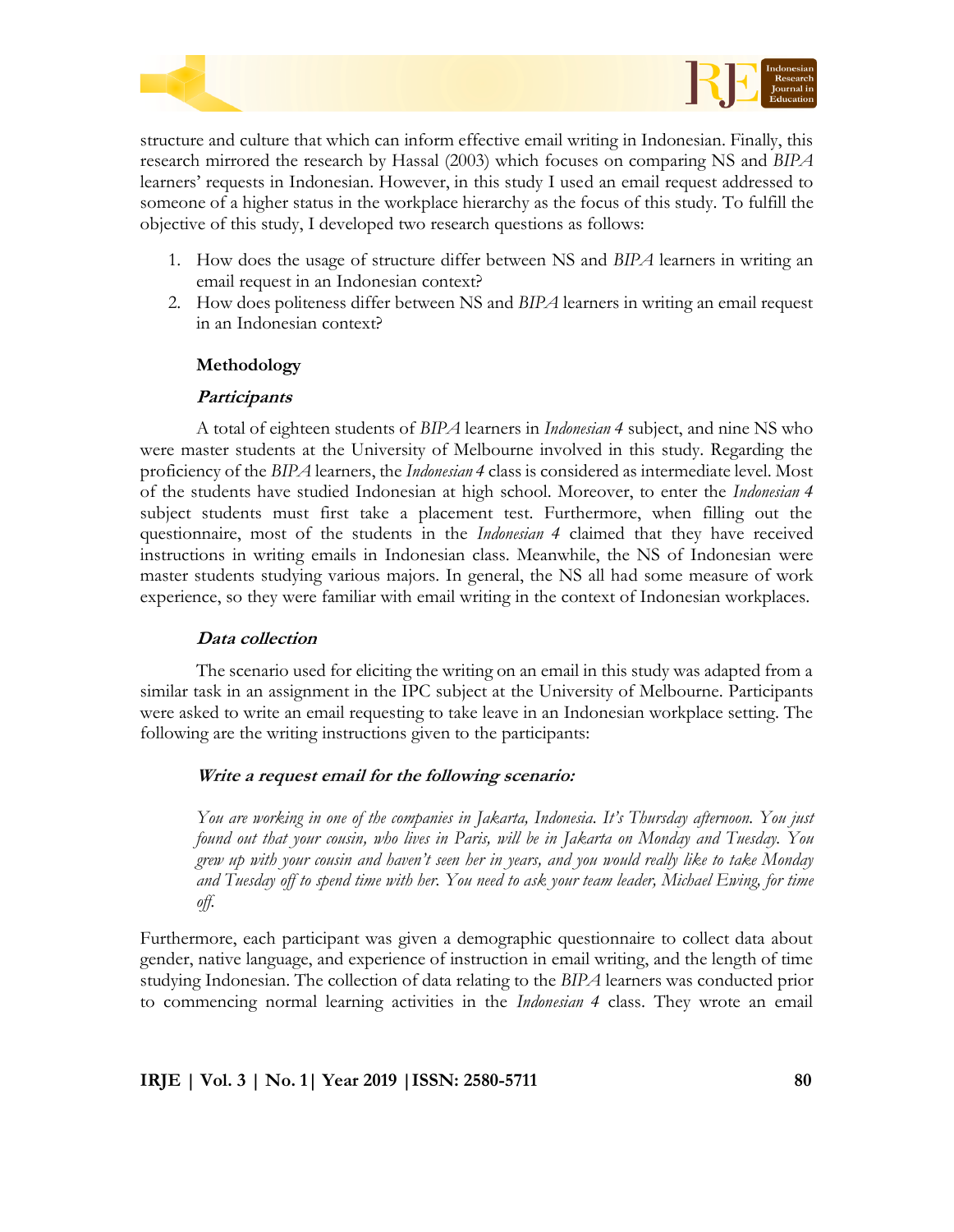



manually (handwriting on paper), and most of them completed the email in a duration of less than 20 minutes. Meanwhile, the NS wrote an email using electronic media, through an email application or *What's App*. I asked them to use electronic media due to limited time to meet them individually.

## **Procedures**

Before I asked all participants to write an email, I explained the objective of the study both to NS and *BIPA* learner participants. The purpose of the study was to examine the email request in Indonesian created by NS and *BIPA* learners. Then, I also explained to the participants that they should address an email in the Indonesian context based on their knowledge without looking at any sources. Secondly, I provided the participants of *BIPA* learners the demographic questionnaire and the form contained writing instruction in their last meeting of *Indonesia 4* class. Meanwhile, for NS participants, I gave the instructions to nine Indonesian master students through *What's App*. During the email writing process, I assisted the participants and responded to the following question regarding email writing or other questions. Lastly, then all data were collected and transcribed into a structural framework so that I can easily analyze the data, especially the data analysis regarding the email structure.

## **Data analysis**

The research design used in this study analyzing email requests can be categorized as a case study (Paramasivam & Subramaniam, 2018). The analysis in this study used a qualitative and discourse analysis. Firstly, to analyze the email structure, I used 'moves' in email requests by Ho (2011) as a guide to analyzing the email structure (for a more detailed description of the 15 moves identified in email requests see Ho, 2011). However, for this study I had adjusted the categories into nine moves. These adjustments have been made due to the simpler request scenario. Another reason is because the participants of *BIPA* learners in this study were categorized as the learners in the intermediate level, and so some of the more complex moves were not relevant. In addition, I added the move category of 'Greeting and Well-wishing' into the catalogue. The nine moves I adopted from Ho (2011) are as follows.

| <b>Moves</b>                 | Example                                                              |
|------------------------------|----------------------------------------------------------------------|
| Addressing                   | Dear Dr. Ewing                                                       |
| Greeting and/or Well-wishing | I hope you are doing well.                                           |
| Acknowledging                | I have had a very pleasant time in my first few months working at    |
|                              | the company.                                                         |
| Background information       | I am writing this email regarding a family matter that has come up.  |
| Requesting                   | I want to ask permission to take leave on Monday and Tuesday.        |
| Elaborating                  | I just received information that my cousin from Paris will be        |
|                              | visiting Jakarta on Monday and Tuesday. I haven't seen him for a     |
|                              | couple of years so there will be a family meeting on those two days. |

**Table 1.** *The moves in writing email request*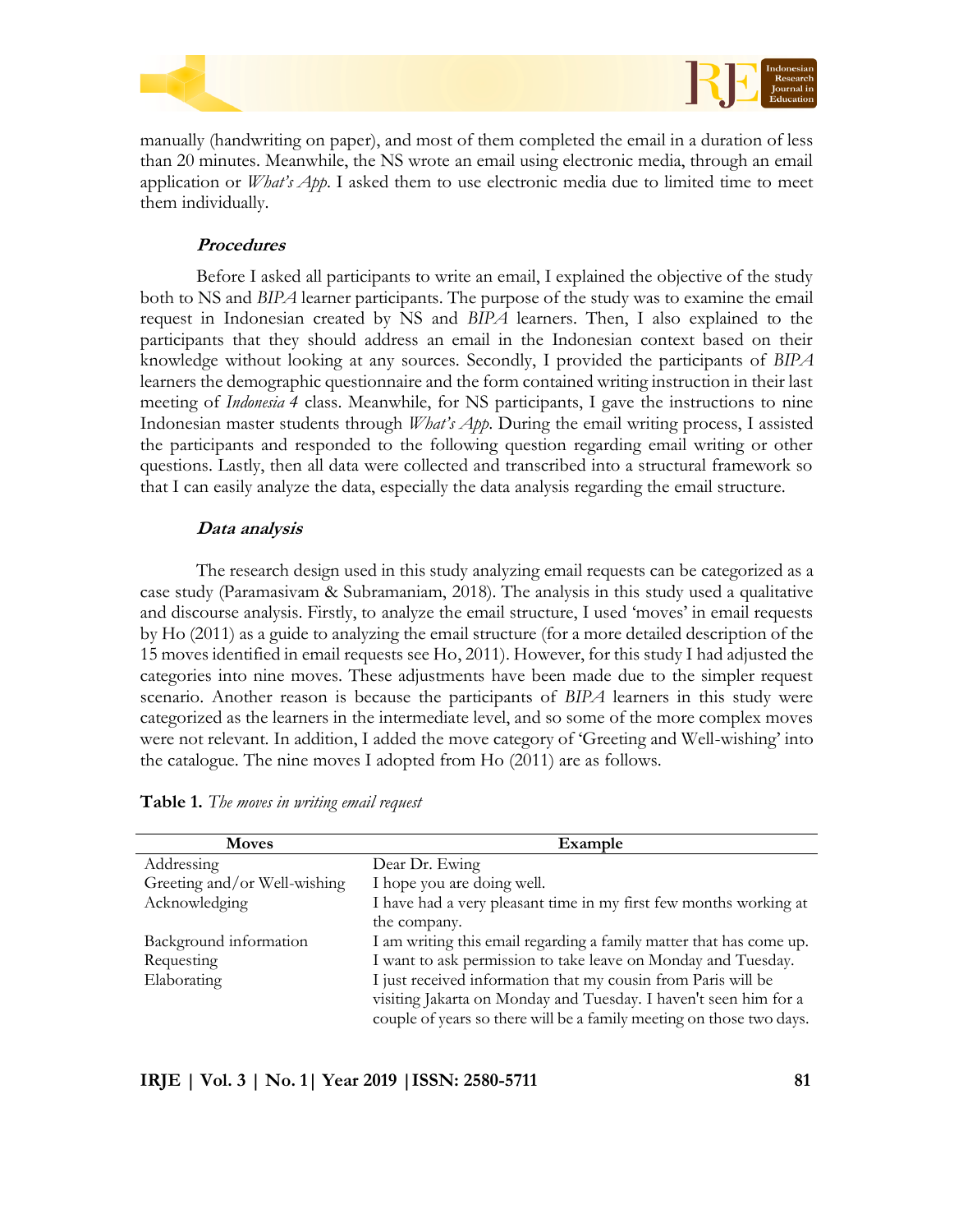

In addition, for the second analysis, related to politeness, I used a model of a (in) directness strategy by Hassal (2011) as a guide in this study. He divided the level of (in) directness into three levels, which are direct, conventionally indirect, and non-conventionally indirect. However, in this study I condensed these into two levels, namely direct (e.g., "I want to ask the day off) and conventionally indirect (e.g. 'Can I ask for day off?'). In addition, forms of address used in Indonesian were analyzed in this study.

# **Findings**

# **The structure of the email**

Signing off Andika

A total of eighteen emails by *BIPA* learners and nine emails by NS were analysed in terms of structure and politeness. Firstly, with regard to structure, I used analysis of moves in email requests by Ho (2011) that I have adjusted. The results showed that most NS and *BIPA* learners included the standard elements of email structure, such as addressing, background information, requesting, and gratitude for requested help, closing, and signing off. However, a small number of participants did not include elements of gratitude expression, closing, and signing off. Furthermore, surprisingly the data showed that *BIPA* learners were more likely to write greeting and/or well-wishing and elaboration in their emails. Meanwhile, another interesting finding about the data was that NS were more likely to include a move of proposing an idea/solution. The details of the results of the comparative data analysis between NS and *BIPA* learners in writing email requests can be seen in table 2 below.

| <b>Moves</b>                 | $NS(N=9) n$ (%) | <i>BIPA</i> learners ( $N=18$ ) n<br>$(\%)$ |
|------------------------------|-----------------|---------------------------------------------|
| Addressing                   | $9(100\%)$      | 18 $(100\%)$                                |
| Greeting and/or Wishing      | $1(11.11\%)$    | $8(44.44\%)$                                |
| Acknowledging                | $1(11.11\%)$    | $\cup$                                      |
| Background information       | $9(100\%)$      | 18 $(100\%)$                                |
| Requesting                   | $9(100\%)$      | 18 $(100\%)$                                |
| Elaborating                  | $2(22.22\%)$    | 16 (88.88%)                                 |
| Expressing Ideas/ solution   | $6(66.66\%)$    | $7(38.88\%)$                                |
| Gratitude for requested help | $9(100\%)$      | $15(83.33\%)$                               |
| Closing                      | 7(77.77%)       | $17(94.44\%)$                               |
| Signing off                  | $8(88.88\%)$    | $17(94.44\%)$                               |

**Table 2.** *Comparison between NS and BIPA learners in terms of structure of email*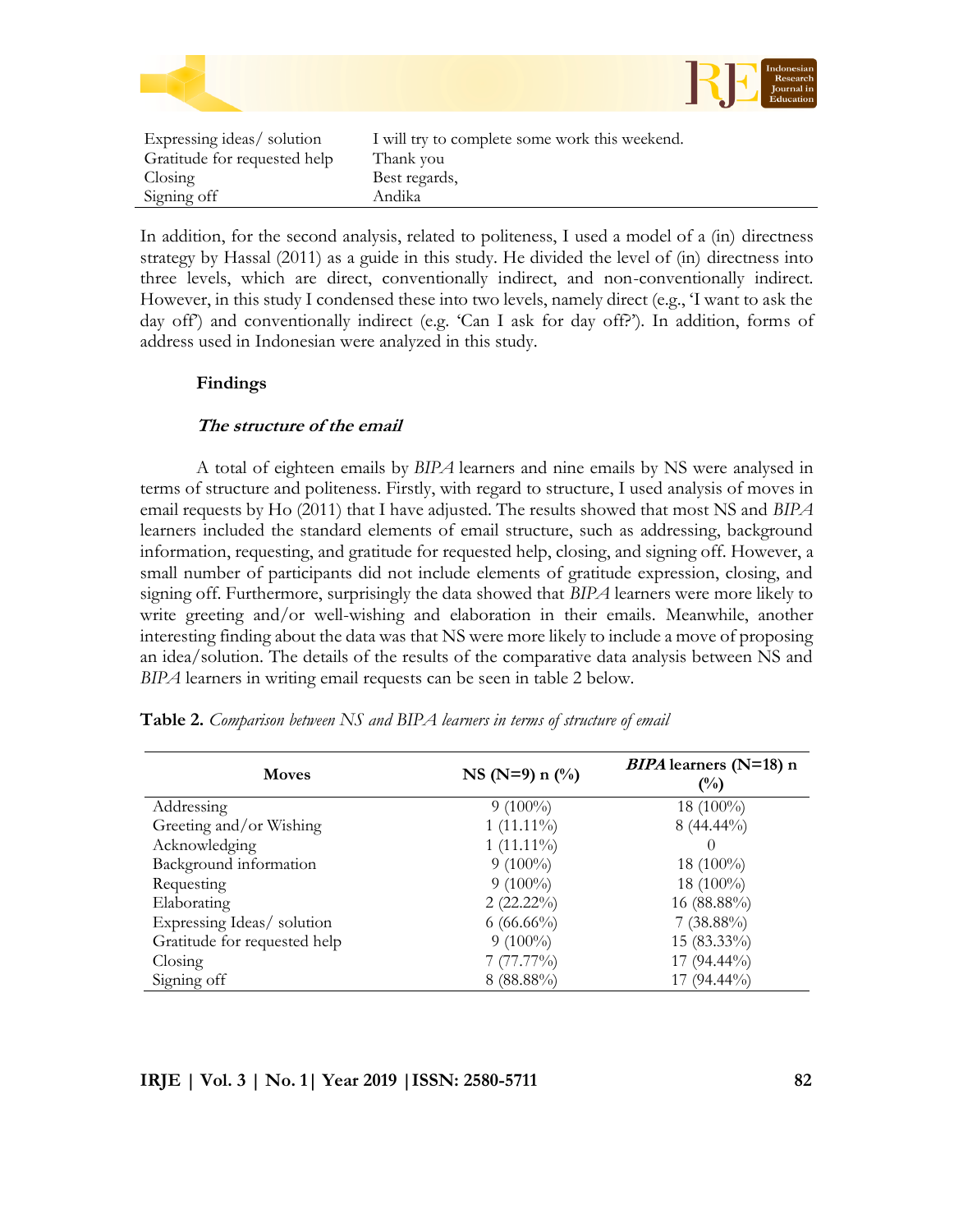

Furthermore, after a closer look into the data, there were some differences in the ordering of structural elements between emails written by NS and *BIPA* learners. NS were more likely to write a request segment first, followed by background information. Whereas *BIPA* learners tended to write background information first which was then followed by the request. Thus, in general in this comparative study, I conclude that there are two types of email structure used by NS and *BIPA* learners. Table 3 below is a comparison of NS and *BIPA* learners in terms of the email structure.

| <b>Structure</b>                                                                                                       | $NS(N=9) n$ (%) | <i>BIPA</i> Learners (N=18) n $\binom{0}{0}$ |
|------------------------------------------------------------------------------------------------------------------------|-----------------|----------------------------------------------|
| Structure 1<br>Addressing, Background Information,<br>Requesting, Gratitude for request help,<br>closing, signing off. |                 | 13 $(72.22\%)$                               |
| Structure 2<br>Addressing, Requesting, Background<br>Information, Gratitude for request help,<br>closing, signing off. | $9(100\%)$      | $5(27.77\%)$                                 |

|  |  |  | <b>Table 3.</b> The comparison between NS and BIPA learners in terms of email structure |  |  |
|--|--|--|-----------------------------------------------------------------------------------------|--|--|
|--|--|--|-----------------------------------------------------------------------------------------|--|--|

From the data above, it can be seen that 13 (72.22%) of *BIPA* learners used Structure 1, that is providing background information first before making the request. While the remainder, 5 (27.77%) of NNS used the second structure, that is conveying a request first, then followed by background information. On the other hand, all NS used Structure 2. Here is one example of emails written using Structure 1 by *BIPA* learners and Structure 2 by NS.

# **(1) Structure 1 by BIPA learners**

| Addressing                    | $\mathcal{L}$  | Selamat siang Michael Ewing                                                                                                                                                                                                                                                                    | Good Afternoon Michael Ewing                                                                                                                                                                                                                          |
|-------------------------------|----------------|------------------------------------------------------------------------------------------------------------------------------------------------------------------------------------------------------------------------------------------------------------------------------------------------|-------------------------------------------------------------------------------------------------------------------------------------------------------------------------------------------------------------------------------------------------------|
| Background                    | $\ddot{\cdot}$ | Siang jni, saya mendengar sepupu saya akan                                                                                                                                                                                                                                                     | This afternoon, I have heard my cousin will come                                                                                                                                                                                                      |
| Information                   |                | mendatang ke jakarta pada hari Senin dan                                                                                                                                                                                                                                                       | to Jakarta on Monday and Tuesday. My cousin                                                                                                                                                                                                           |
| Requesting                    | ÷              | Selasa. Sepupu saya tinggal di ibu kota Perancis,<br>sehingga saya tidak melihat dia selama beberapa<br>tahun. Saya tumbuh bersama sepupu saya<br>Sehingga saya akan sangat menghargai kalau<br>Anda mengizin saya untuk cuti kerja pada hari<br>Senin dan Selasa pada minggu depan. Jadi saya | lives in the capital city of France, so I haven't<br>seen him for several years. I grew up with my<br>cousin<br>So, I would really appreciate if you allow me to<br>take time off from work on Mondays and<br>Tuesdays next week. So, I can meet him. |
|                               |                | bisa bertemu dengan dia.                                                                                                                                                                                                                                                                       |                                                                                                                                                                                                                                                       |
| Gratitude for<br>request help |                | Terima kasih untuk pertimbanganmu.                                                                                                                                                                                                                                                             | Thank you for your consideration.                                                                                                                                                                                                                     |
| Closing                       |                | Salam,                                                                                                                                                                                                                                                                                         | Regards,                                                                                                                                                                                                                                              |
| Signing off.                  |                | : Sarah O'Brien                                                                                                                                                                                                                                                                                | Sarah O'Brien                                                                                                                                                                                                                                         |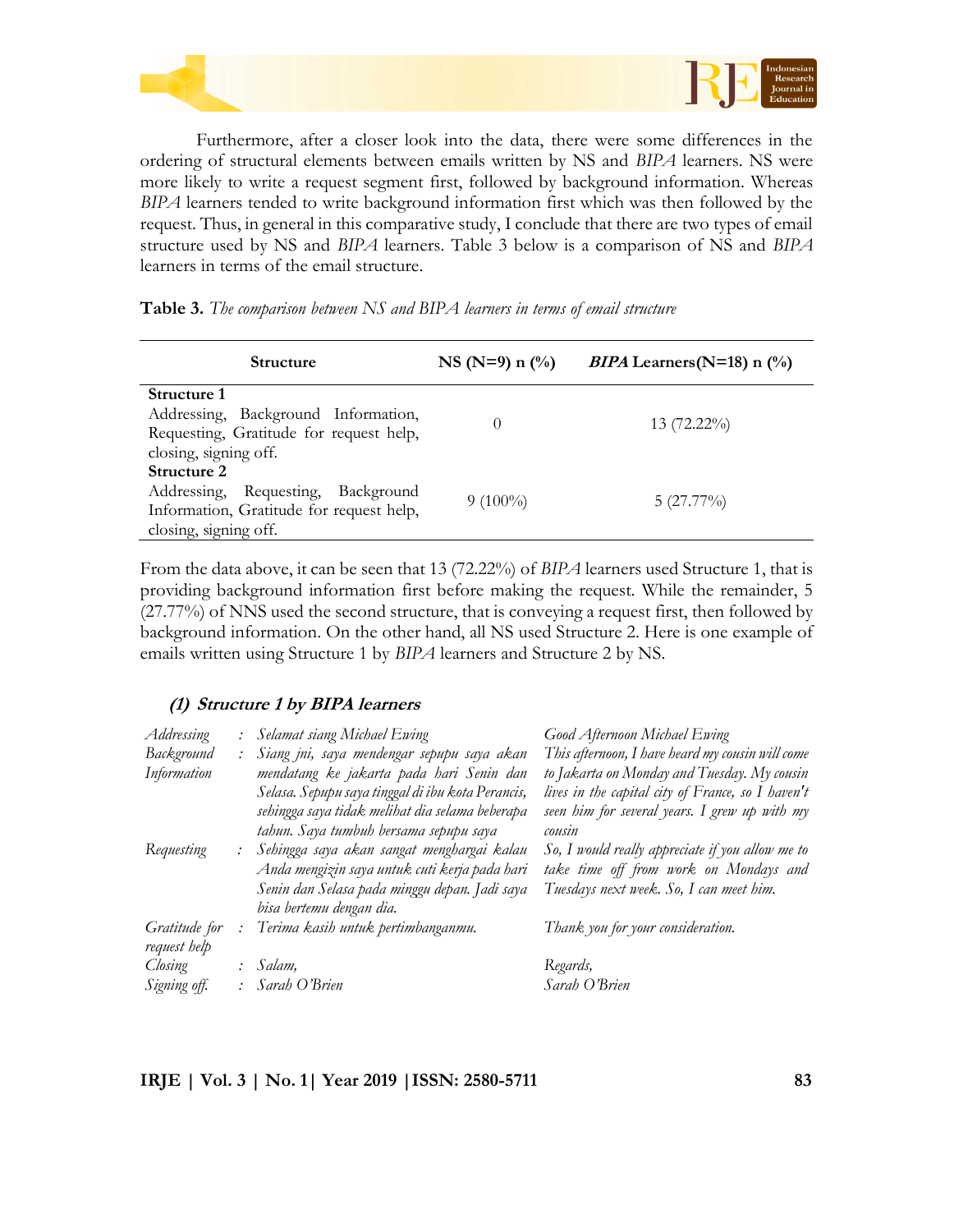



# **(2) Structure 2 by NS**

| Addressing                            | $\ddot{\cdot}$ | Selamat siang Pak Ewing,                                                                                                                                           | Good Afternoon Mr. Ewing                                                                                                      |
|---------------------------------------|----------------|--------------------------------------------------------------------------------------------------------------------------------------------------------------------|-------------------------------------------------------------------------------------------------------------------------------|
| Requesting                            | :              | Bersama dengan email ini, saya hendak<br>mengajukan permohonan cuti untuk hari<br>Senin, 8 Oktober 2018 sampai Selasa, 9<br>Oktober 2018                           | Along with this email, I would like to ask for<br>leave for Monday, October 8, 2018 until<br>Tuesday, October 9, 2018         |
| Background<br>Information             |                | karena ada urusan keluarga mendadak.                                                                                                                               | Because there is a sudden family matter.                                                                                      |
| Expressing<br><i>idea</i> / solution] | $\ddot{\cdot}$ | Apabila ada pekerjaan yang harus saya<br>selesaikan untuk hari Senin dan Selasa, saya<br>akan ambil jam lembur untuk<br>menyelesaikannya di hari Sabtu dan Minggu. | If there are jobs that I have to complete on<br>Monday and Tuesday, I will take overtime to<br>finish on Saturday and Sunday. |
| Gratitude<br>for :<br>request help    |                | Terima kasih atas perhatiannya.                                                                                                                                    | Thank you for your attention.                                                                                                 |
| Closing                               | $\mathcal{L}$  | Salam,                                                                                                                                                             | Regards,                                                                                                                      |
| Signing off.                          |                | Iqbal Adam                                                                                                                                                         | Iqbal Adam                                                                                                                    |

# **The politeness of the email**

Regarding the levels of politeness, I analyzed the request move segment using the (in) directness level model by Hassal (2011). The results of the analysis of the level of (in) directness comparing NS and *BIPA* learners can be seen in table 4 below.

| In(directness)          | $NS(N=9) n$ (%) | <i>BIPA</i> Learners (N=18) n $(\%)$ |
|-------------------------|-----------------|--------------------------------------|
| Direct                  | $8(88.88\%)$    | $8(44.44\%)$                         |
| Conventionally indirect | $1(11.11\%)$    | $10(55.55\%)$                        |

**Table 4.** *In(directness) in request moves*

Analysis of the data showed that *BIPA* learners used the conventionally indirect pattern more often in making requests. A total of 10 (55.55%) of *BIPA* learners used a conventionally indirect strategy in their request. Meanwhile, the data shows that only 1 of the NS (11.11%) used an indirect strategy in producing email requests. Thus, it can be concluded that NS tend to be more direct in making email requests. However, this does not necessarily mean that the NS were not polite, as this directness was phrased using more refined word choices, like "*Saya bermaksud meminta izin*" (I am intending to ask permission). Here are several examples of (in) directness emails by NS and *BIPA* learners.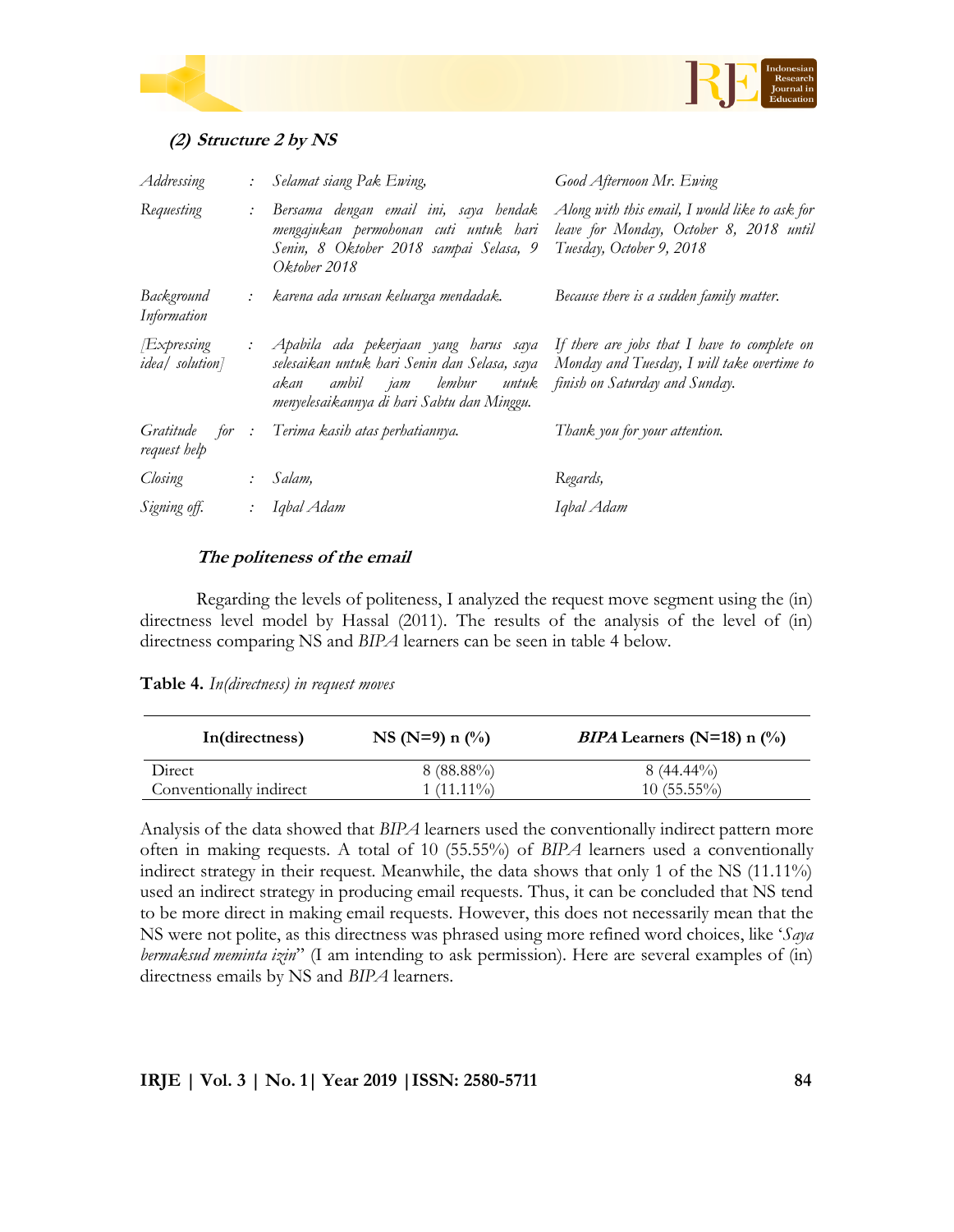



**(1) Direct pattern by native speakers.** The NS of Indonesian produce a large proportion of direct requests. This is due to the email pattern that Indonesian people usually use when they write an email request. Examples of direct requests made by NS are as follows:

- *a) Sehubungan dengan surat ini, saya ingin menyampaikan permohonan izin cuti selama dua hari minggu depan.* (Regarding to this letter, I would like to request two days off next week.)
- *b) Saya ingin mengajukan cuti untuk hari Senin dan Selasa depan. (*I would like to ask the day off for Monday and Tuesday.)
- *c) Dengan email ini saya bermaksud mengajukan cuti kerja selama dua hari untuk hari Senin dan Selasa. (*In this email, I would like to request two days off on Monday and Tuesday.)

In the example above, most NS started the request with the *Dengan email ini* "In this email" and followed by the direct request. The requests made by NS are categorised as direct requests, however, in Indonesian those direct requests are still considered polite since participants use polite word choice. In this case, word choice plays a vital role in determining the politeness of a request.

**(2) Conventionally indirect pattern by BIPA learners**. *BIPA* learners tend to produce conventionally indirect requests. This contains indirect formulas that are conventionalised in the language as a means of requesting (Hassal, 2003). In this request type, Most *BIPA* learners use a relevant modal verb to request permission. Examples are these:

- *a) Apakah [saya bisa minta izin] pada hari Senin dan Selasa di minggu depan?* (Can I ask to take day off on Monday and Tuesday next week?)
- *b) Boleh saya tidak menghadiri pekerjaan pada baik hari Senin dan Selasa?* (May I not attend the work both on Monday and Tuesday?)
- *c) Saya ingin tahu apakah saya bisa mengambil cuti dari pekerjaan supaya saya bisa pergi sekeliling Jakarta dengan sepupu saya?*

(I want to know whether I can take day off from work so that I can travel around Jakarta with my cousin?)

The example from *BIPA* learners above, they prefer to use modal verbs to perform the request. Modal verbs that they tended to use are either *bisa* "can" or *boleh* "may". The use of modal verbs in students' requests is assumed that they perform transfer of English formula 'Can I.' to Indonesian.

# **Forms of address**

One of the strongest markers for showing politeness in the Indonesian context is the use of forms of address. In an Indonesian email, usually the openers "*Yang terhormat*" (Honorable) and "*Bapak*" (Mister/Sir) are used in addressing a male superior. In addition, the respectful second person pronoun "*Anda*" is used to show respect for people of a higher status rather than "*kamu*" which is used with those of equal or lower status. In table 5 below are the results of the analysis of the move of addressing comparing NS and *BIPA* learners.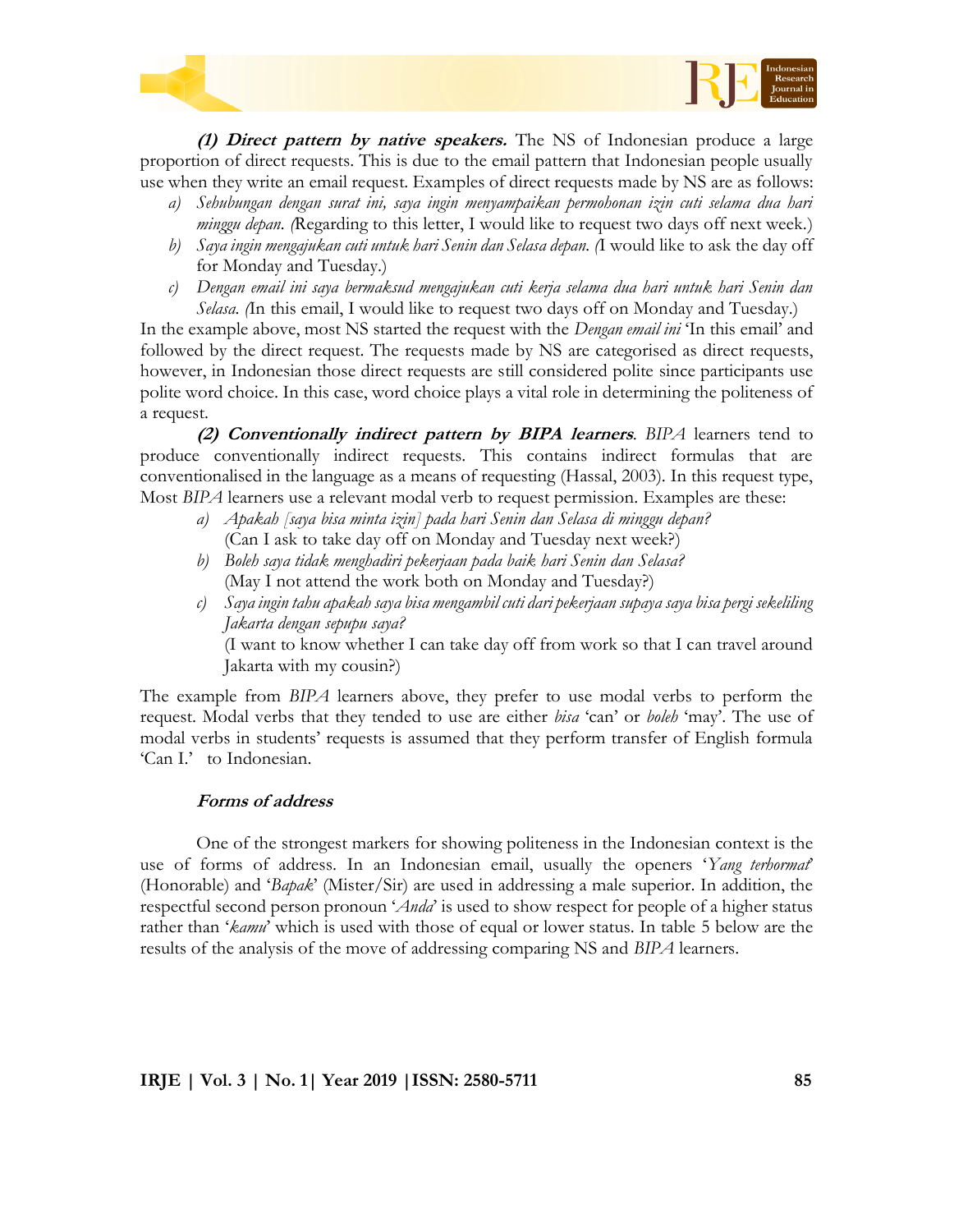



|                          | $NS(N=9) n$ (%) | Learners (N=18) n $\binom{0}{0}$ |
|--------------------------|-----------------|----------------------------------|
| $Bapak/Pak + Yang \t{t}$ | $4(44.44\%)$    | $13(72.22\%)$                    |
| Bapak/Pak                | $4(44.44\%)$    | $3(16.66\%)$                     |
| Without Bapak/Pak        | $1(11.11\%)$    | $2(11.11\%)$                     |

|  |  |  |  | <b>Table 5.</b> Comparison of addressing moves of NS and BIPA learners |  |  |
|--|--|--|--|------------------------------------------------------------------------|--|--|
|--|--|--|--|------------------------------------------------------------------------|--|--|

From the data above it can be seen that most of *BIPA* learners already have good knowledge about appropriate forms of address in writing an email in an Indonesian context. Only 2 (11.11%) of *BIPA* learners students used the addressee"s name directly in the addressing segment. In addition, it is very surprising that there was 1 (11.11%) NS who also only used the addressee"s name in addressing. Therefore, it can be concluded that both NS and *BIPA* learners understand the culturally appropriate level of politeness in terms of addressing.

#### **Discussion**

This study aimed to analyze the differences between NS and *BIPA* learners of an intermediate level in writing email requests. In particular, the analysis is focused on the differences in use of structure and politeness between NS and *BIPA* learners in producing email requests. The results of the analysis led to the finding that both NS and *BIPA* learners included the standard elements of structure for email requests, such as addressing, background information, requesting, and gratitude for requested help, closing, and signing off. This finding confirms Zhu's (2017) study which found that both NS and NNS had similar capabilities in the use of moves in email requests. In addition, in terms of form of address, both groups of participants tended to use polite forms of address in Indonesian. This finding refutes the study done by Economidou-Kogetsidis (2011) which found that NNS failed in terms of politeness and pragmatics. Thus, it can be concluded that *BIPA* learners of Indonesian already had good pragmalinguistic knowledge like NS, although there were still some grammatical errors in *BIPA* learners' emails.

On the other hand, there are significant differences in several aspects. Firstly, NS tended to provide a solution in the form of an offer to complete the task before leave or even express willingness to be contacted during leave. This is in line with the findings of Biesenbach-Lucas (2015) which found that NS use more initiative when making requests. Meanwhile, in this study, *BIPA* learners were more likely to include a greeting and/or well-wishing segment as well as providing elaboration. I assume that the inclusion of greeting and/or well-wishing is a result of transfer from English email-writing. It is unclear to what extent the inclusion of elaboration was due to this being a routine speech act as part of request-making, or simply due to translation from the scenario text.

Furthermore, in terms of structure, *BIPA* learners were more likely to write background information first, followed by a request. Conversely, NS were more likely to make the request move first, and then follow with background information. In the context of an email request in Indonesian, normally the request is made first, then followed by the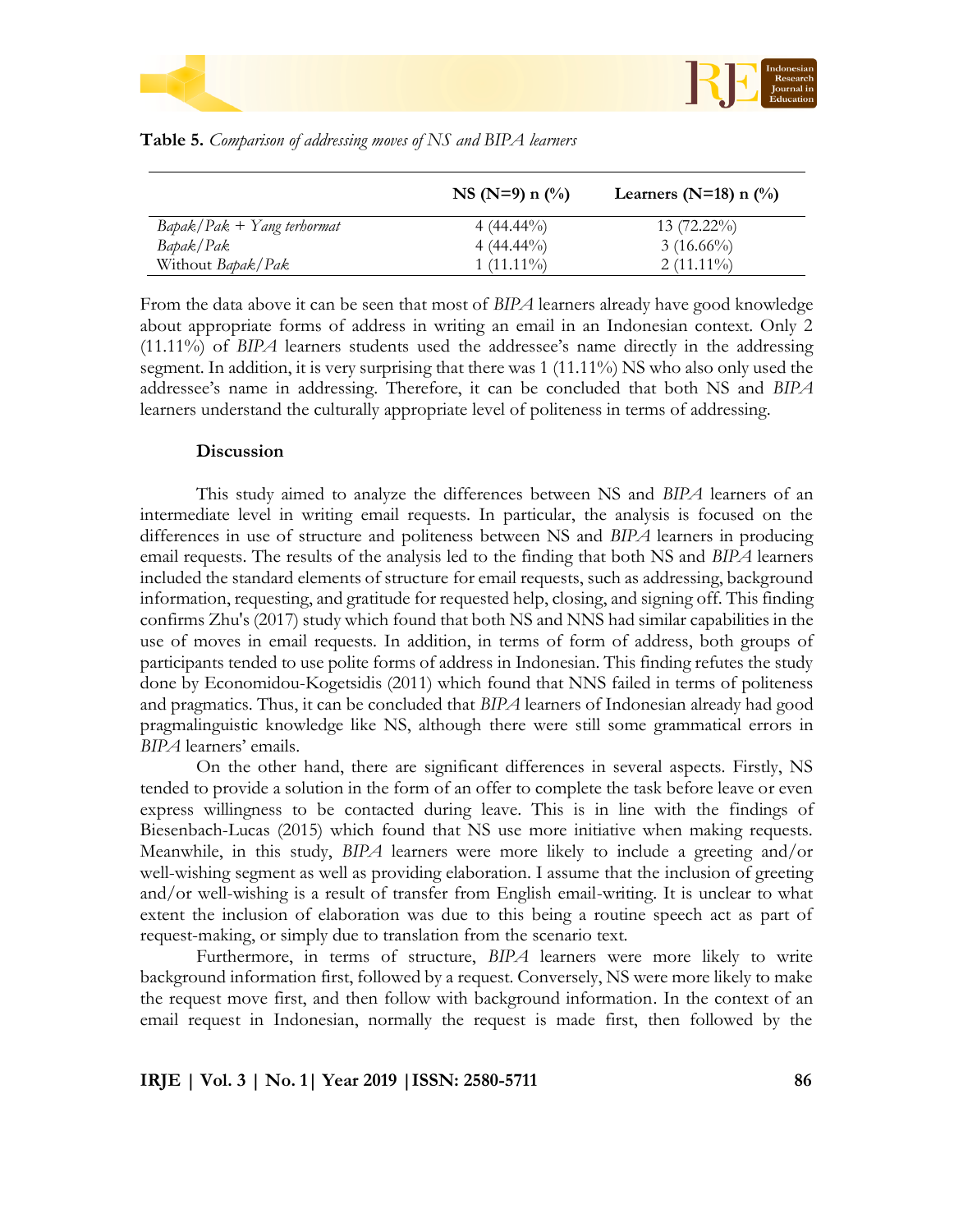



background information. Furthermore, in accordance with (in) directness, *BIPA* learners were more likely to use a conventional indirect strategy, whereas NS were more likely to use a direct strategy. This finding confirms the theory that in unequal communication, Western culture tends more towards the use of indirect requests (Biesenbach-Lucas, 2006). This strategy is considered as providing a choice for the recipient as to whether they will grant the request or not (Spencer-Oatey & Franklin, 2009). However, the indirectness produced by NS does not mean that their level of politeness was lower; rather the concept of politeness in writing emails in Indonesian is different from English contexts. In the context of Indonesian, the forms of address and word choices are the most important elements that determine the level of politeness.

## **Conclusion**

This study showed that *BIPA* learners of the intermediate level were able to write emails using moves that were as good as the NS of Indonesian. However, *BIPA* learners were still strongly influenced by email-writing strategies used in their first language, such as the use of greeting and/or well-wishing. However, there are still some errors related to grammar aspects in the emails produced by the *BIPA* learners. Grammar errors are a result of their intermediate proficiency in Indonesian. Finally, this study provides an overview of the differences between NS and *BIPA* learners in writing email requests in Indonesian. In addition, the results of this study can be used as learning materials that are useful for teaching pragmatics to *BIPA* learners, especially in the context of writing emails in the workplace. Some important aspects of email-writing that can be taught to *BIPA* learners in writing emails are, 1) the structure, which is a request first before the background information, 2) directness, it is better to use direct sentences but phrased with polite word choices, 3) form of address, it is better to use "*Yang terhormat'* and *'Bapak/Ibu'* 4) greeting and/or well-wishing; in Indonesian emails the greeting and/or well-wishing are unnecessary.

## **References**

- Alcón-Soler, E. (2013). Mitigating e-mail requests in teenagers" first and second language academic cyber-consultation. *Multilingua 2013; 32*(6): 779–799.
- Alcón-Soler, E. (2015). Instruction and pragmatic change during study abroad email communication. *Innovation in Language Learning and Teaching*, *9*(1), 34-45.
- Alcón-Soler, E. (2017). Pragmatic development during study abroad: an analysis of Spanish teenagers" request strategies in English emails. *Annual Review of Applied Linguistics*, *37*, 77-92.
- Ariputra, A. M., Rohmadi, M., & Sumarwati, S. (2018). Language politeness principle in Indonesia lawyers club talkshow on tv one. *OKARA: Jurnal Bahasa dan Sastra*, *12*(1), 115-124.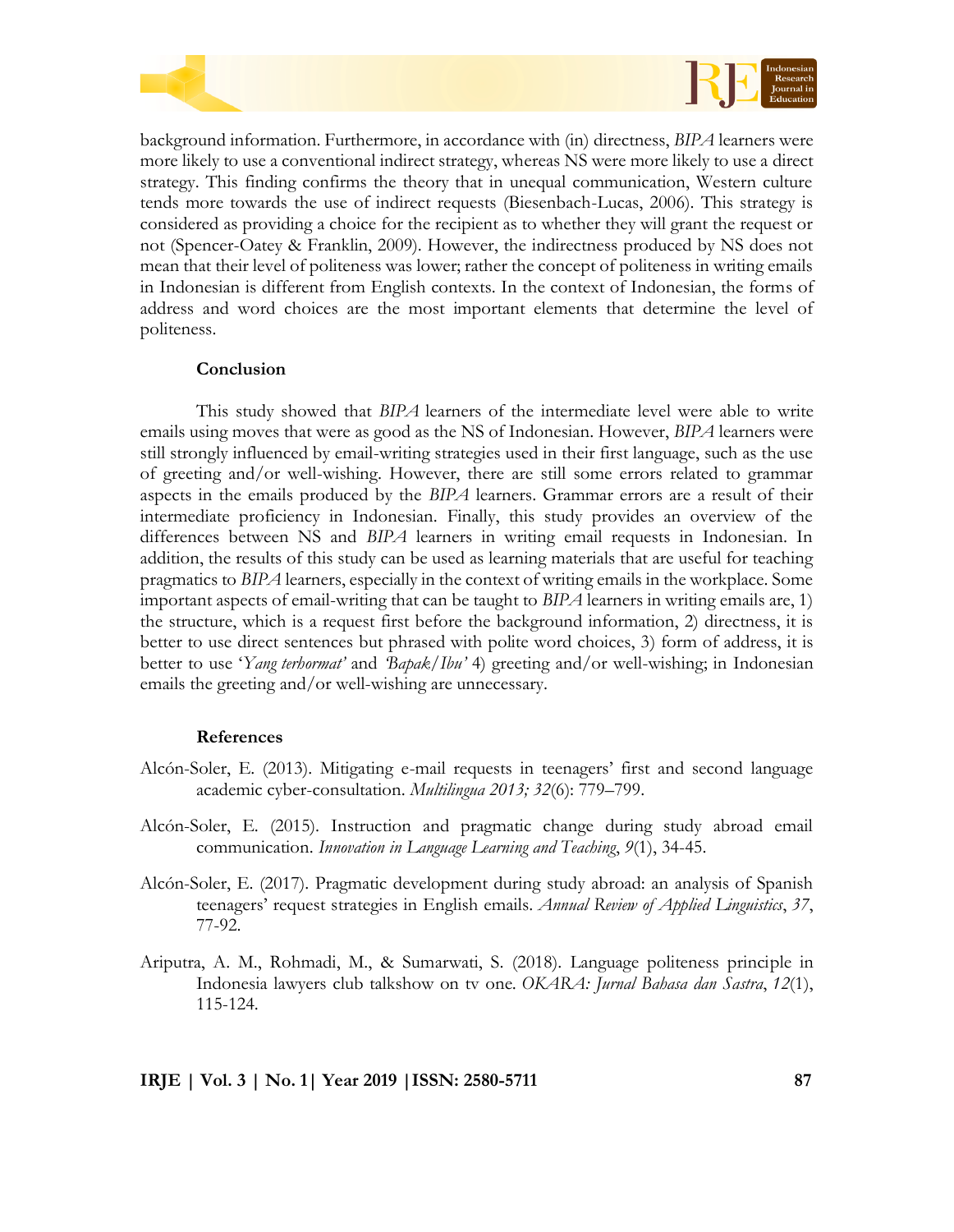



- Biesenbach-Lucas, S. (2005). Communication topics and strategies in e-mail consultation: Comparison between American and international university students. *Language Learning & Technology*, *9*(2), 24-46.
- Biesenbach-Lucas, S. (2007). Students writing emails to faculty: An examination of e-politeness among native and non-native speakers of English. *Language Learning & Technology, 11*(2), 59-81.
- Bou-Franch, P. (2011). Openings and closings in Spanish email conversations. *Journal of Pragmatics*, *43*(6), 1772-1785.
- Burgucu-Tazegul, A., Han, T., & Engin, A. O. (2016). Pragmatic failure of Turkish EFL learners in request emails to their professors. *International Education Studies*, *9*(10), 105-115.
- Chen, X., Yang, L., & Qian, C. (2015). Pragmatic usage in academic email requests: comparing written DCT and email data. *Lingue e Linguaggi*, *13*, 75-85.
- Chen, Y. S. (2015). Developing Chinese EFL learners" email literacy through requests to faculty. *Journal of Pragmatics*, *75*, 131-149.
- Deveci, T., & Hmida, I. B. (2017). The request speech act in emails by Arab university students in the UAE. *Journal of Language and Linguistic Studies*, *13*(1), 194-214.
- Economidou-Kogetsidis, M. (2011). "Please answer me as soon as possible": Pragmatic failure in non-native speakers"e-mail requests to faculty. *Journal of Pragmatics*, *43*(13), 3193-3215.
- Economidou-Kogetsidis, M. (2015). Teaching email politeness in the EFL/ESL classroom. *Elt Journal*, *69*(4), 415-424.
- Franch, P. B., & Lorenzo-Dus, N. (2008). Natural versus elicited data in cross-cultural speech act realisation: The case of requests in Peninsular Spanish and British English. *Spanish in Context*, *5*(2), 246-277.
- Hassall, T. (1999). Request strategies in Indonesian. *Pragmatics. Quarterly Publication of the International Pragmatics Association (IPrA)*, *9*(4), 585-606.
- Hassall, T. (2001). Modifying requests in a second language. *IRAL*, *39*(4), 259-284.
- Hassall, T. (2003). Requests by Australian learners of Indonesian. *Journal of Pragmatics*, *35*(12), 1903-1928.
- Hassall, T. (2004). Through a glass, darkly: When learner pragmatics is misconstrued. *Journal of pragmatics*, *36*(5), 997-1002.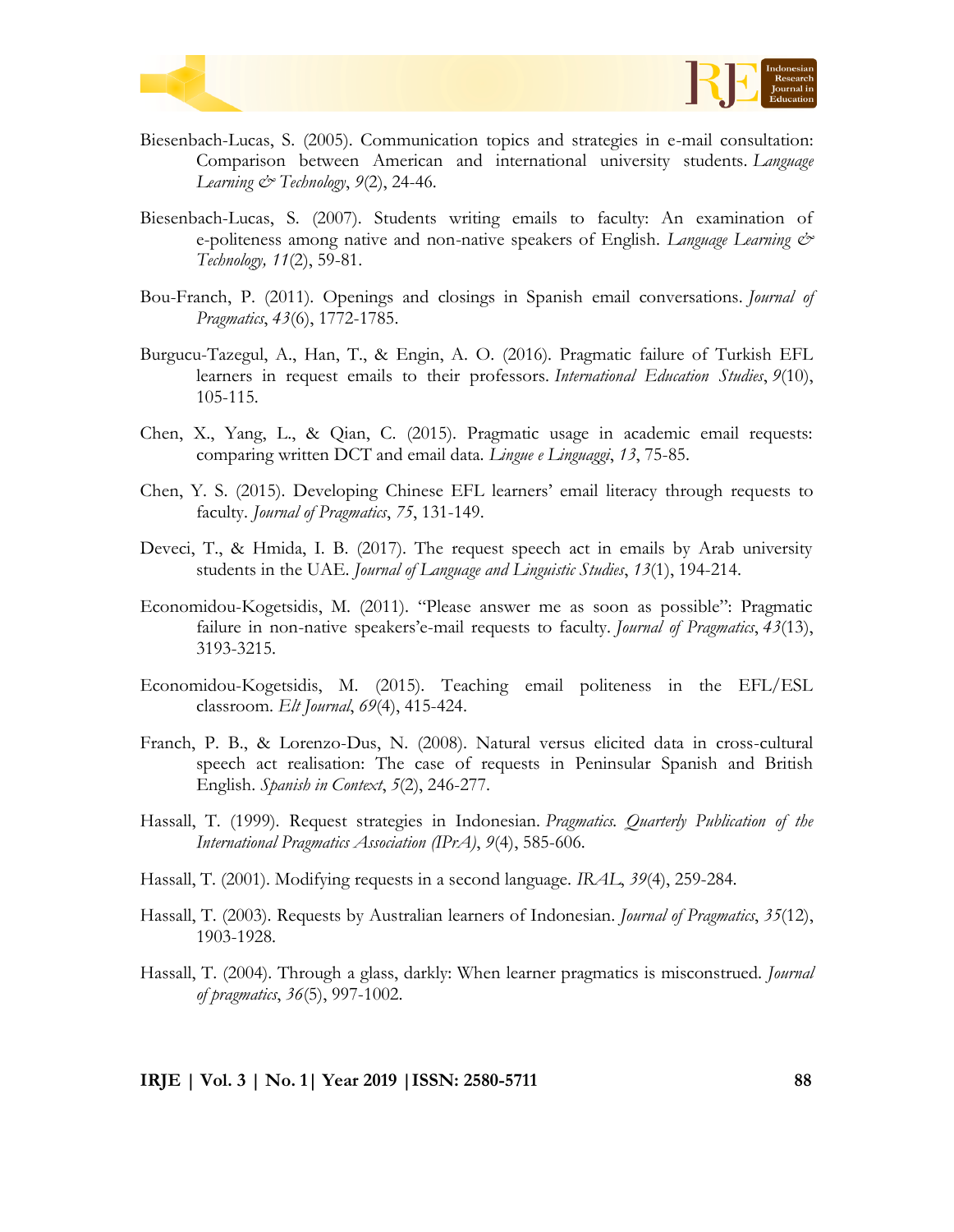



- Hassall, T. (2013). Pragmatic development during short-term study abroad: The case of address terms in Indonesian. *Journal of Pragmatics*, *55*, 1-17.
- Hassall, T. (2015). Individual variation in L2 study-abroad outcomes: A case study from Indonesian pragmatics. *Multilingua*, *34*(1), 33-59.
- Ho, V. C. K (2011). A discourse-based study of three communities of practice: How members maintain a harmonious relationship while threatening each other"s face via email. *Discourse Studies*, *13*(3), 299-326.
- Kim, S. H., & Lee, H. (2017). Politeness in power-asymmetrical e-mail requests of Korean and American corporate employees. *Intercultural Pragmatics*, *14*(2), 207-238.
- Krulatz, A. M. (2012). *Interlanguage pragmatics in Russian: The speech act of request in email*. (doctoral dissertation). The University of Utah, Salt Lake, USA.
- Nguyen, T. T. M., Do, T. T. H., Nguyen, A. T., & Pham, T. T. T. (2015). Teaching email requests in the academic context: A focus on the role of corrective feedback. *Language Awareness*, *24*(2), 169-195.
- Orthaber, S. (2017). "Thank you in advance": Slovenian request emails and responses. *Scripta Manent*, *11*(2), 54-75.
- Paramasivam, S., & Subramaniam, S. K. (2018). Superior–subordinate request email in workplace communication of a Malaysian organisation. *Journal of Intercultural Communication Research*, *47*(3), 161-187.
- Primantari, A. N., & Wijana, I. D. P. (2016). Perbandingan bentuk tindak tutur meminta oleh pembelajar *BIPA* dari korea dan penutur asli bahasa Indonesia: Kajian bahasa antara. *Kajian Linguistik dan Sastra*, *1*(2), 95-104.
- Primantari, A. N., & Wijana, I. D. P. (2017). Tindak tutur meminta oleh pembelajar *BIPA* dari korea: Kajian pragmatik bahasa antara (interlanguage pragmatics). *Jurnal Penelitian Humaniora*, *18*(1), 27-40.
- Romero, J., Holmes, C., Thy Luu, & Steinberg, H. (2016). Ethical customer service, cultural differences, & the big 5 in Australia, China, Kuwait, Saudi Arabia & the United States. *Allied Academies International Conference: Proceedings of the Academy for Economics & Economic Education (AEEE), 19*(2), 23–27.
- Savić, M. (2018). Lecturer perceptions of im/politeness and in/appropriateness in student e-mail requests: A Norwegian perspective. *Journal of Pragmatics*, *124*, 52-72.
- Spencer-Oatey, H., & Franklin, P. (2009). Introduction. In *Intercultural Interaction* (pp. 1-10). Palgrave Macmillan, London.